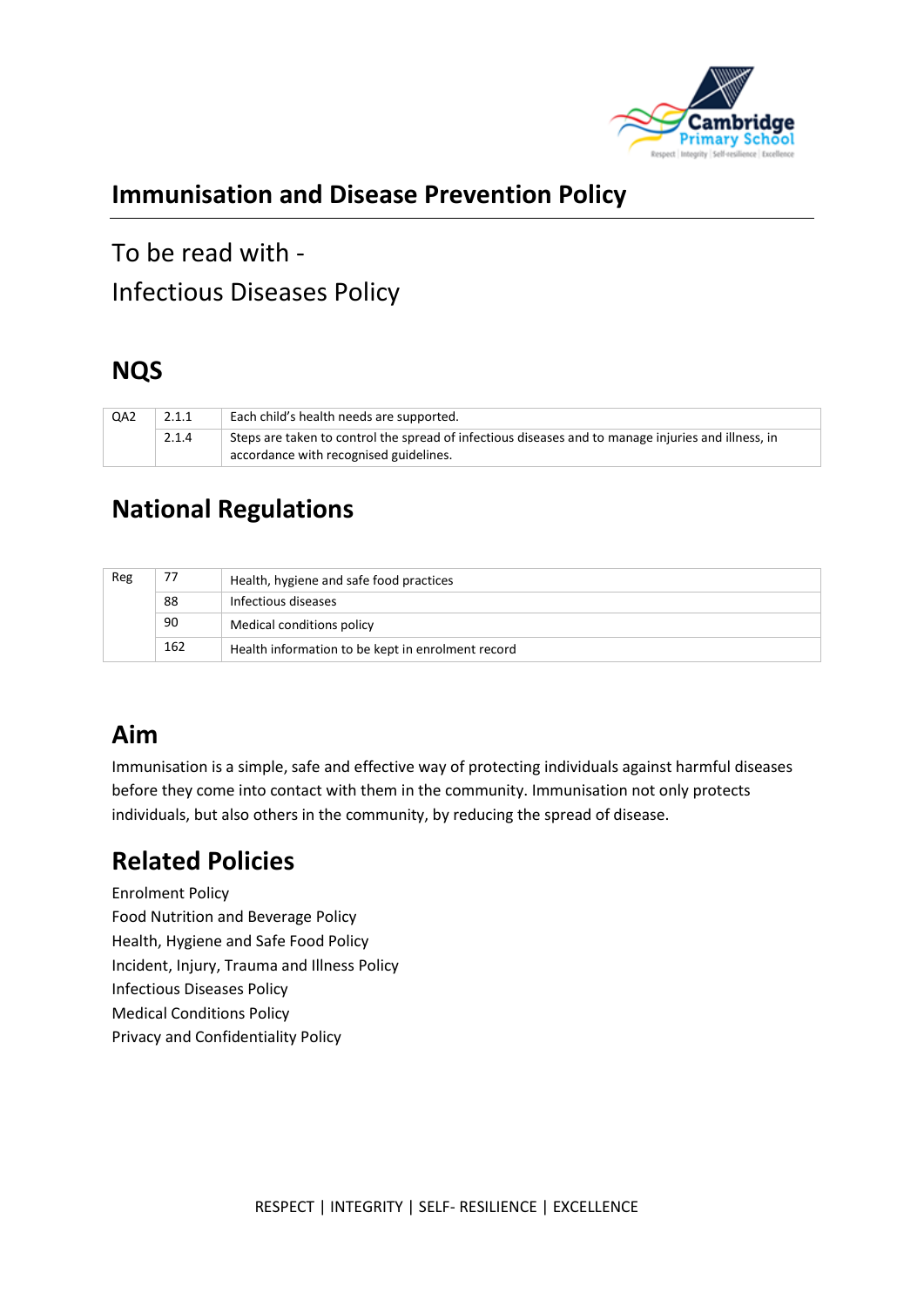

# **Who is affected by this policy?**

Child Parents Family Educator Management Visitors Volunteers

### **Implementation**

**The National Immunisation Program (NIP) Schedule** can be accessed and downloaded from

<http://www.immunise.health.gov.au/>

**Department of Health, Victoria Immunisation Program** <http://www.health.vic.gov.au/immunisation/> Telephone - 1300 882 008

#### **Immunisation Records**

- Parents who wish to enrol their child are required to provide evidence of their child's immunisation record at the time of enrolment.
- This information allows children at risk of catching a vaccine preventable disease to be identified if there is a case of that disease at the service.
- Acceptable immunisation records are
	- o a written record of the immunisations that your child has received and the date that they received them, signed by a medical practitioner, a registered nurse, a registered midwife, an enrolled nurse, or an individual authorised by the state/territory Health department.
	- o An Immunisation History Statement provided by the Australian Childhood Immunisation Register (ACIR) is a valid immunisation record.
- The ACIR maintains immunisation records for children up until their seventh birthday. You can obtain an ACIR Immunisation History Statement for your child by calling 1800 653 809.
- The original immunisation record is usually kept in the personal health record book. These books are usually given to parents at the time of their child's birth.
- Each child's Immunisation Record should stay intact until your child reaches primary school. Do not remove any of the duplicate pages until this time.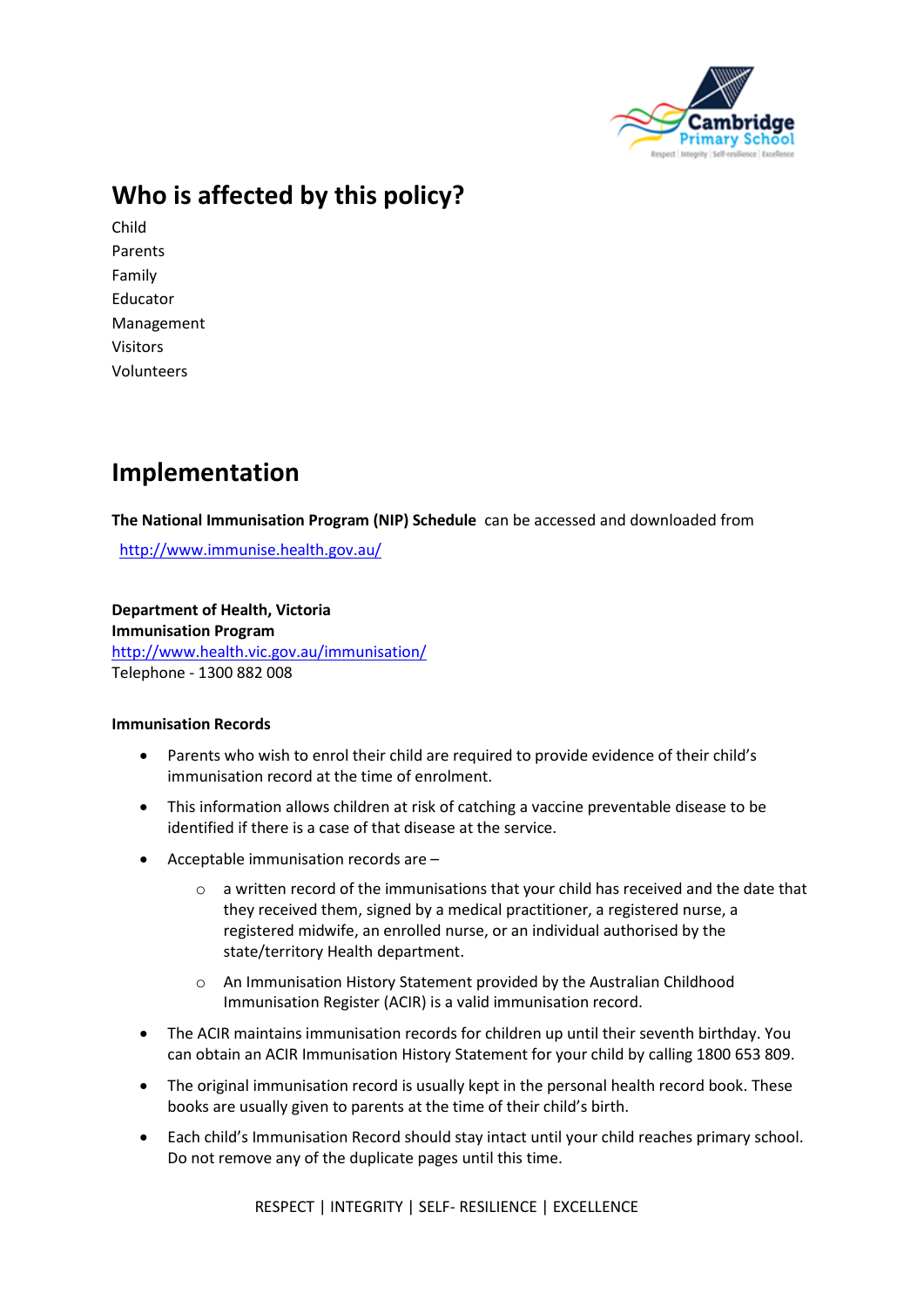

- The Nominated Supervisor will ensure records are kept of the immunisation status of each child.
- Parents/guardians must provide the Service with an updated copy of their child's immunisation record when the child receives a vaccine which is on the National or State immunisation schedule. We will regularly remind parents to do this via newsletters, emails or letters.
- Copies of an immunisation record may be accepted.
- The service must be able to quickly access immunisation records and determine who has not been immunised. If there is a case of a vaccine preventable disease, and your child has not been fully immunised for that disease, they may be excluded from school or childcare for a period of time.

Note parents of primary school children are required to provide the school with an immunisation status certificate for each vaccine preventable disease. The certificate may say the child has been immunised, not immunised, has natural immunity or the parent believes the child has been immunised.

#### **Catering for Children with Overseas Immunisation Records**

- Overseas immunisation schedules often differ from the schedule recommended in Australia and a child may require extra vaccinations to be up to date with the Australian schedule.
- Parents are responsible for having their child's overseas immunisation record transcribed onto the Australian Childhood Immunisation Register (ACIR), if your child is less than seven years of age.
- A medical practitioner, registered nurse, registered midwife, enrolled nurse, or an individual authorised by the state/territory Health Officer may transcribe overseas immunisation records.

#### **Exclusion Periods**

- Whilst the service actively encourages each child, educator and family member using the service to be immunised, we recognise that immunisation is not compulsory.
- If a child's immunisation record is not provided upon enrolment and if it is not updated by the parents, or if the child has not been immunised against certain diseases, then the child will be recorded as being not fully immunised by the service.
- If there is a case of a vaccine preventable disease at the service, your child may be excluded from school or childcare for a period of time or until the evidence of immunisation in an approved record is provided.
- If you cannot provide an immunisation record for your child you may provide a statutory declaration stating either that your child has been immunised or that you don't know if your child has been immunised for each disease on the schedule.
- To be fully immunised your child needs to have received all vaccines recommended for their age as part of the National Immunisation Program (NIP).
- Homeopathic immunisation is not recognised.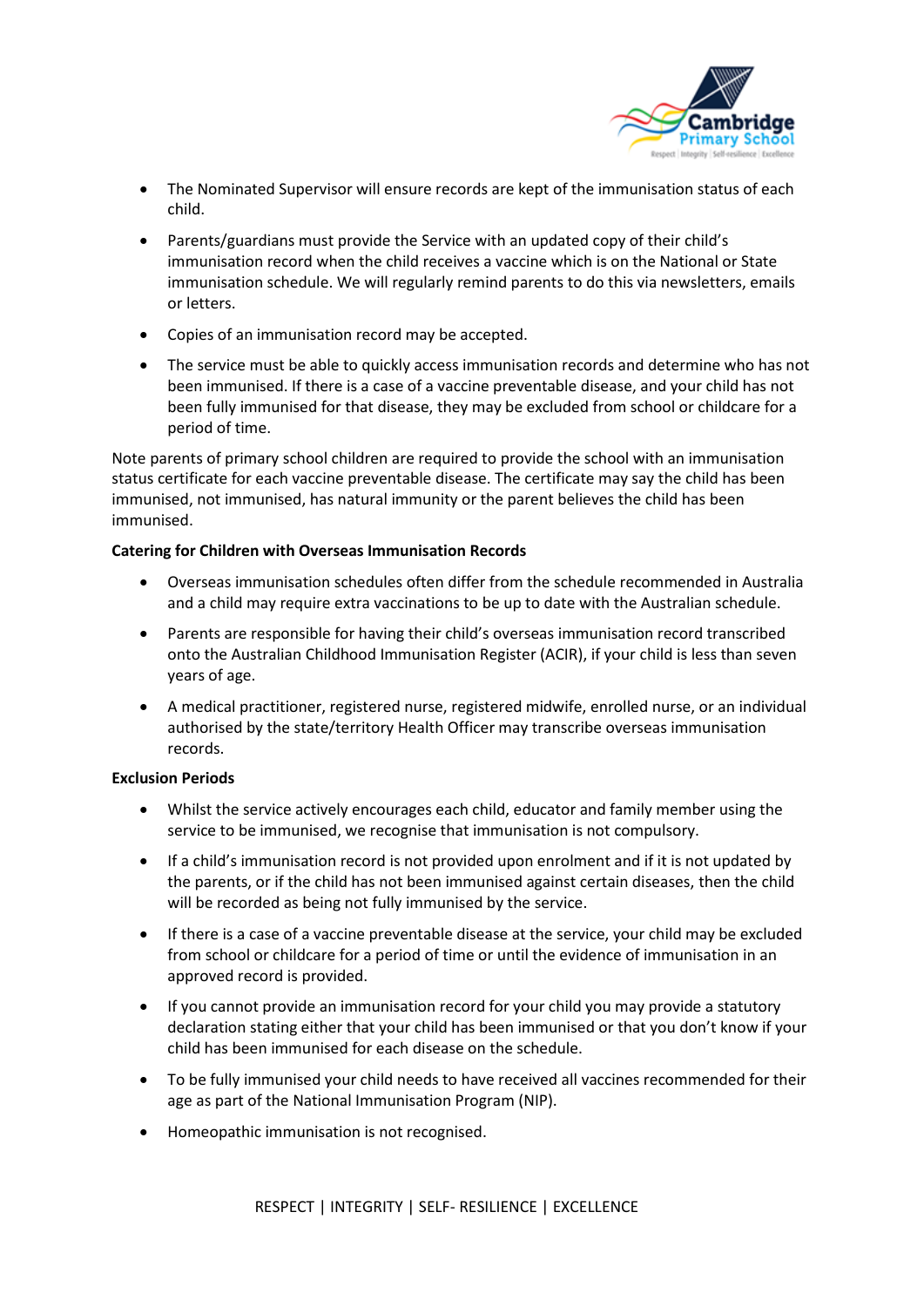

- If a child is not fully immunised and has been in contact with someone with a vaccine preventable disease outside of the service, they may need to be excluded from the service for a period of time.
- It is the responsibility of families to inform the service that their child has come into contact with someone with a vaccine preventable or infectious disease.

#### **Immunisation for Educators and staff**

- Occupational recommendations apply for the immunisation of educators at the service. It is important that educators remain up to date with their vaccinations in order to protect themselves as well as children in their care. The National Health and Medical Research Council (NHMRC) recommends that individuals who work with children, including child care and pre-school staff (including child care students) and outside school hours carers, should be vaccinated against pertussis (whooping cough), hepatitis A, measles, mumps and rubella (MMR), varicella (chickenpox), and influenza (required annually).
- The service will take all reasonable steps to strongly encourage non-immune workers to be vaccinated.
- As there are no mandatory requirements under the law for educators to be immunised, the service must follow the requirements that our service has developed:
	- o The Exclusion Periods requirements above apply to all educators.
	- o Educators who are not immunised may use their best judgement to decide whether they exclude themselves from the service during an outbreak of an infectious disease.

#### **Immunisation Related Payments for Parents - Child Care Benefit**

The benefit applies to children who are fully immunised or have an approved exemption from immunisation. This initiative ensures parents are reminded of the importance of immunising their children at each of the milestones. For parents to receive CCB without their child being fully immunised their doctor or immunisation provider needs to certify that the child:

- is on a catch-up immunisation schedule or
- has an approved exemption from the immunisation requirements. Approved exemptions include conscientious objection, medical reason, existing natural immunity, or a vaccine is unavailable.

Information on how a child's immunisation status affects payments made to a family, and more information on exemptions is available on the following website -

<http://www.medicareaustralia.gov.au/public/services/acir/family-assist.jsp#N10059>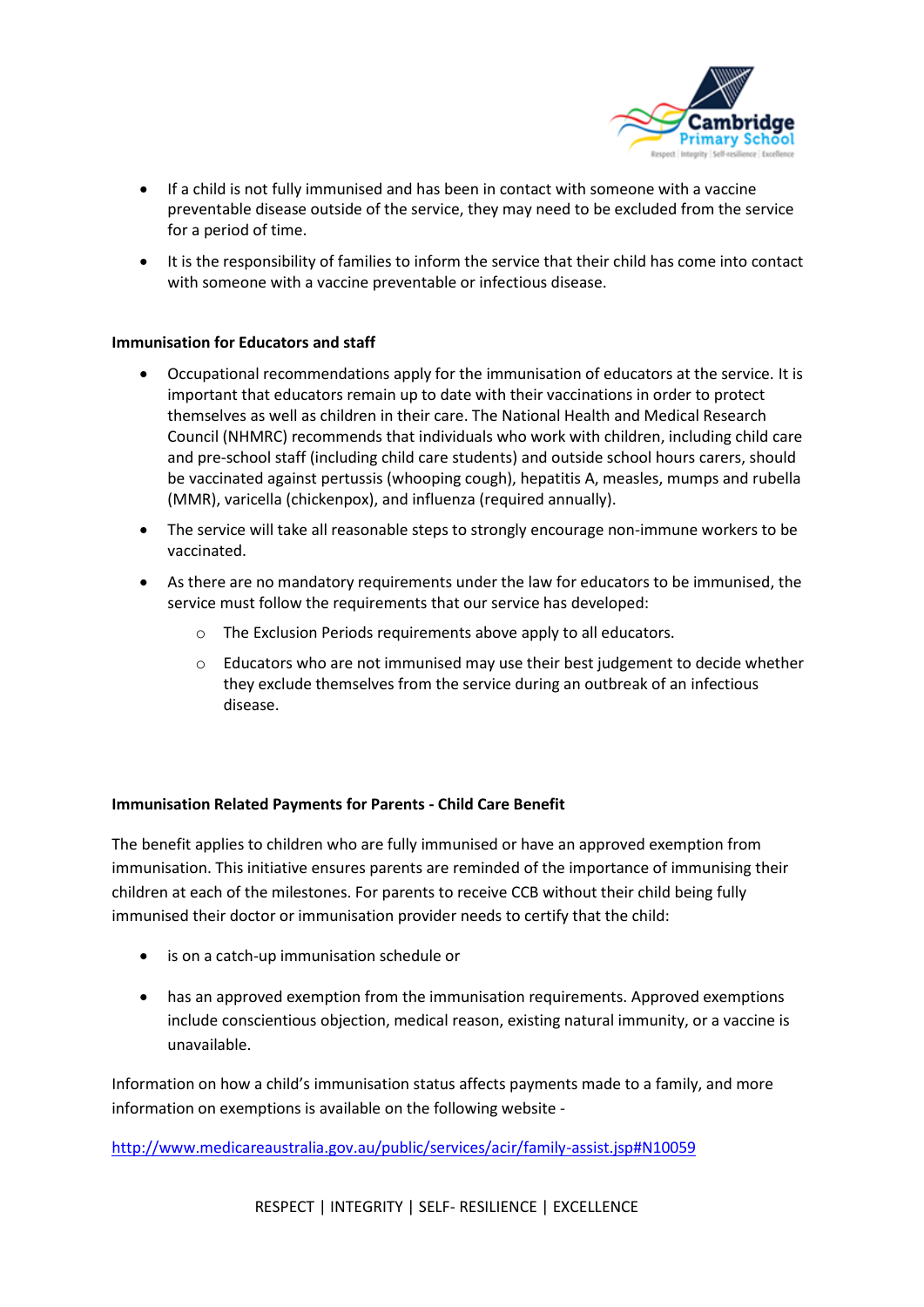

Parents are responsible for payment of fees while their child is excluded under all circumstances.